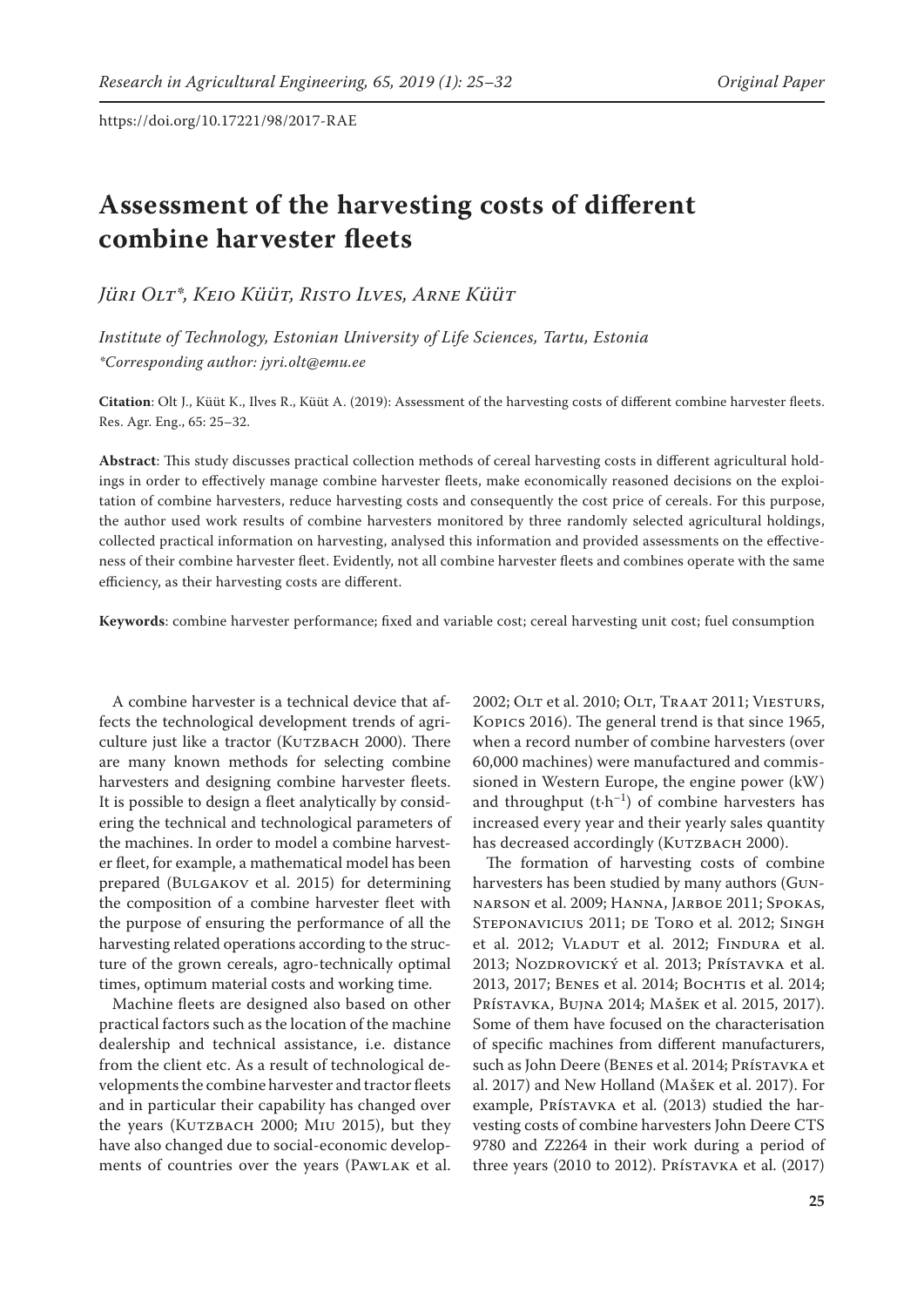have also monitored the combine JD 9660 WTS for three years (2013–2015) and presented the harvester's actual harvested area performance (2.2 and 2.6 ha $\cdot$ h<sup>-1</sup>), various harvesting costs, fixed and variable costs, including fuel consumption  $(16-17 \, \text{l} \cdot \text{ha}^{-1})$ . Benes et al. (2014) have studied the harvesting costs of JD tangential-flow and axial-flow combines and discovered, that the harvesting costs of an axial-flow combine are slightly lower comparing to a regular combine. Mašek et al. (2017) have studied the performance, fuel consumption and maintenance costs of NH tangential-flow (CX) and axial-flow combines (CR). All these studies provide an overview of the amount of harvesting costs of different combine harvesters per season or year, but they do not specify the operational efficiency of these machines. This raises a question whether the harvested area performance of combine harvesters depends on the year and if so, then how and what are the main influences? Additionally, are the harvesting costs of similar combines always the same?

According to Sopegno et al. (2016) the main operating costs of a machine fleet are spare part, machine repair and fuel costs. The article explains that the freely usable application AMACA (Agricultural Machine App Cost Analysis) is intended for analysing the operating costs of a machine fleet. The user of this app must enter input parameters such as purchase price of fuel (varies by country and changes daily), interest rate of the machine, field parameters, engine power of the machine etc. This raises a question whether the input parameters in this calculation model are sufficient for analysis.

The objective of this study was to compare data collection methods for calculating the harvesting costs of various cereal growers and the collected data as well as analyse whether it is possible to make assessments about the efficiency of a combine harvester fleet based on the collected data and make practical, economically reasoned decisions to improve the efficiency of operations of this combine harvester fleet. For this purpose, the term cereal harvesting unit cost was used.

#### **Material and methods**

Cereal harvesting unit cost  $(e_A)$  includes fixed and variable costs of cereal harvesting (FAIRBANKS et al. 1971; Ammann 1999) and it is inversely proportional to the performance of a combine harvester (*W*) and it represents harvesting costs per hectare or field area unit (EUR·ha<sup>-1</sup>) or a ton of harvested cereals (EUR $-t^{-1}$ ) based on the following calculation method (Eq. 1):

$$
e_A = \frac{1}{W} \left( C_{\rm F} + C_{\rm V} \right) \tag{1}
$$

where:  $C_F$  – fixed cost (EUR·h<sup>-1</sup>);  $C_V$  – variable cost  $(EUR \cdot h^{-1})$ 

The fixed cost  $C_F$  is calculated as follows (Eq. 2):

$$
C_{\rm F} = \frac{1}{T} \Big( C_{\rm d} + C_{\rm l} + C_{\rm i} + C_{\rm g} \Big) \tag{2}
$$

where: *T* – combine harvester seasonal workload, i.e. total seasonal working time (h);  $C_{\mathsf{d}}^{\phantom{\dag}}$  – combine harvester depreciation (EUR);  $C_1$  – combine harvester financial lease or operating lease annual fee – for leased machines (EUR);  $C_i$  – combine harvester annual insurance cost (EUR); *C* g – combine harvester total garage cost (EUR)

Whereby the combine harvester depreciation  $C_d$ is calculated as follows (Eq. 3):

$$
C_{\rm d} = \frac{C_b \times a_c}{100} \tag{3}
$$

where:  $C_b$  – carrying amount of the combine harvester (EUR);  $a<sub>c</sub>$  – depreciation rate (%), i.e. accounting rate, which can vary for each agricultural holding

The variable cost  $C_V$  is calculated as follows (Eq. 4):

$$
C_{\rm V} = \frac{C_{\rm m}}{T} + C_{\rm f} + C_{\rm l} \tag{4}
$$

where:  $C_m$  – combine harvester annual maintenance costs – service and repair (EUR);  $C_f$  – special fuel charge – including lubricant costs (EUR $\cdot$ h<sup>-1</sup>);  $C_1$  – labour costs – salary plus taxes ( $EUR·h^{-1}$ )

The special fuel charge  $C_f$  (EUR·h<sup>-1</sup>) is calculated as follows (Eq. 5):

$$
C_{\rm f} = Q_{\rm f} \times r_{\rm f} \tag{5}
$$

where:  $Q_f$  – hourly fuel consumption (l·h<sup>-1</sup>);  $r_f$  – fuel purchase price  $(EUR-I^{-1})$ 

Whereby the hourly fuel consumption  $Q_f$  is calculated as follows (Eq. 6):

$$
Q_{\rm f} = \frac{k_{\rm i} \times q_{\rm f} \times P_{\rm n}}{\rho} \tag{6}
$$

where:  $k_1$  – engine load factor;  $q_f$  – special fuel consumption (kg·kWh<sup>-1</sup>); *P*<sub>n</sub> – engine nominal power (kW); ρ – fuel density (kg·l–1)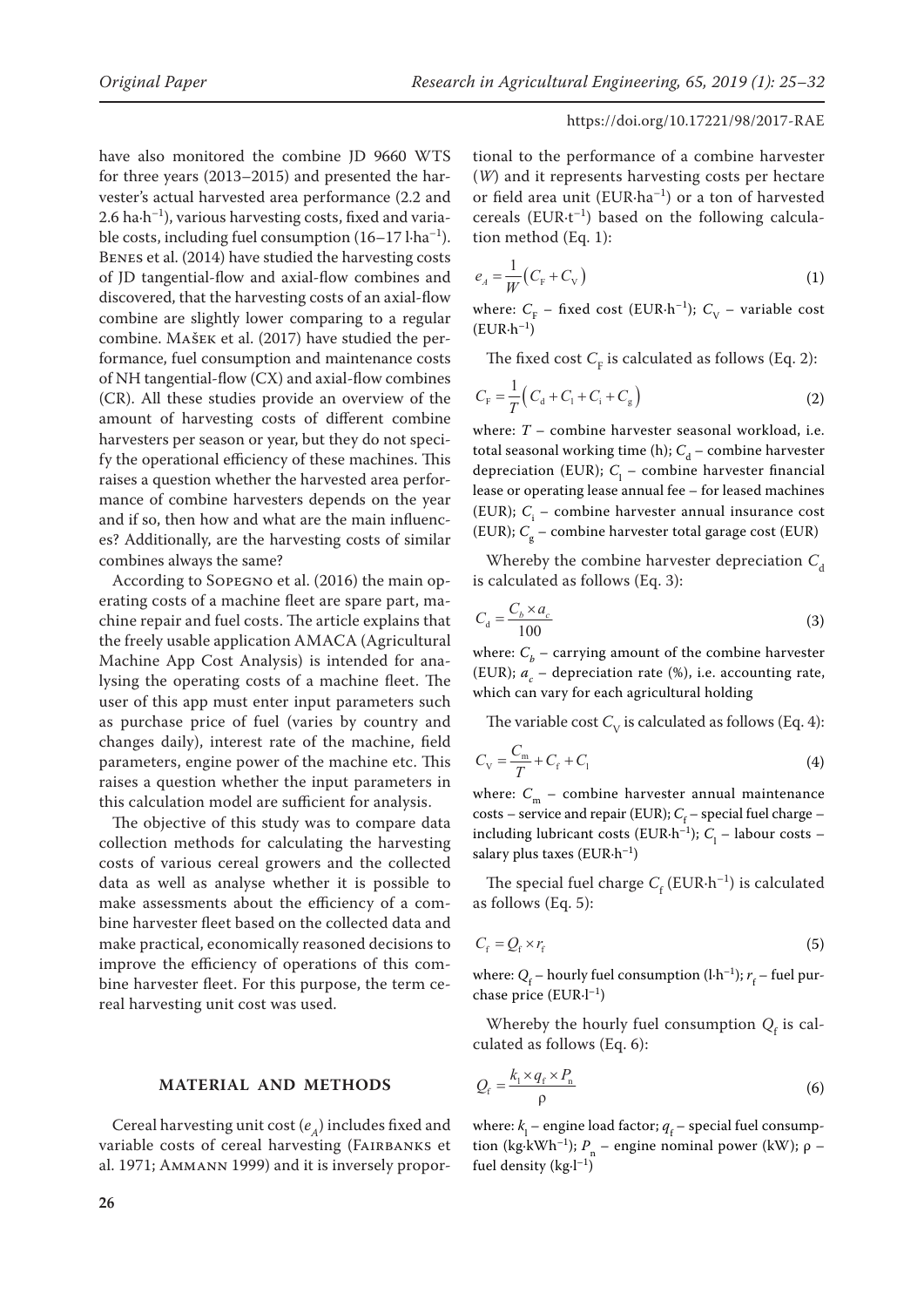Labour costs  $C_{\rm l}$  are calculated as follows (Eq. 7):

$$
C_1 = M_c \times q_p \times k_p \tag{7}
$$

where:  $M_{\rm c}$  – amount of crops harvested by combine harvester (t·h<sup>-1</sup>);  $q_{\text{p}}$  – piecework pay, i.e. fee for harvesting 1 t of cereals (EUR·t<sup>-1</sup>);  $k_p^{}$  – factor considering labour costs

Performance *W* of a combine harvester can be divided in two: harvested area and harvested weight performance, where harvested area performance  $W_{\rm A}$  (ha·h<sup>-1</sup>) is calculated as follows (Eq. 8):

$$
W_{A} = 0.1 \times \nu_{k} \times B_{h} \times \beta
$$
\n(8)

where:  $v_k$  – combine harvester working speed (km·h<sup>-1</sup>),  $v_k = v_b(1 - \delta)$ ; *B*<sub>h</sub> – header working width (m); β – use factor of header working width ( $\beta \le 1$ , usually  $\beta = 0.9$  ... 1.0);  $v<sub>b</sub>$  – speed according to on-board computer; δ – slip factor

Work of an operating combine is better characterised by daily performance, which is calculated as follows (Eq. 9):

$$
W_{A,d} = 0.1 \times \nu_k \times B_h \times \beta \times T_d \times \tau \tag{9}
$$

where:  $T_{\sf d}$  – total length of workday on field (h), including time on empty runs on field (i.e. maneuvering), passing from one lane to another, adjusting the combine harvester, technological and organisational and other time-consuming aspects; τ – use factor of working time

Whereby the use factor of working time  $\tau$  is calculated as follows (Eq. 10):

$$
\tau = \frac{T_e}{T}
$$
 (10)

where:  $T_{\rm e}$  – combine harvester effective working time (h), i.e. time, when combine is harvesting cereals and when header is in lowered position and operating

Combine harvester harvested weight performance  $W_{m}$ , i.e. the amount of harvested crops in time unit  $(t \cdot h^{-1})$ , which is more characteristic and comprehensive than harvested area performance, is calculated as follows (Eq. 11):

$$
W_m = 0.1 \times \nu_k \times B_h \times \omega \tag{11}
$$

where:  $\omega$  – cereal yield (t·ha<sup>-1</sup>)

When calculating cereal harvesting unit cost  $e_y$ per harvest weight (t), fixed and variable costs must be determined per harvest ton  $(EUR \cdot t^{-1})$ .

This study analysed the harvesting costs of combine harvester fleets of three randomly selected agricultural holdings who apply different methods for collecting and using data. These holdings are referred to in this article as the first, the second and the third agricultural holding. The first holding has 2,044 ha of cultivated area, 1,000 ha of which is used for the production of cereals. The holding uses three Claas Lexion 670 combine harvesters, all of which are the same age and were purchased in 2016 with engine power of 320 kW/435 hp and header width of 7.7 m. All three combines worked mainly on the same fields and therefore experienced similar working conditions. A harvesting area of 1,000 ha is clearly insufficient for these three combines, which is why two of them (No. 3450 and 3459) were used to provide harvesting service for other neighbouring cereal growers. The daily harvesting data is collected from the onboard computer of the combine harvester in form of printouts and then entered into a summary table for subsequent analysis. This holding keeps separate records of the fuel consumption, salaries, maintenance and repair costs, depreciation, lease payments and insurance of the machines. This data is also added to the summary table. One of the subobjectives of this study was to compare and analyse agro-technical characteristics and harvesting unit cost of similar combine harvesters.

The second agricultural holding has 4,000 ha of cultivated area, 1,452–1,701 ha of which has been used for the production of cereals during the last three years. The holding has one older combine Claas Lexion 460 (purchased in 2003) with engine power 230 kW and header width of 6.6 m and one newer combine Claas Lexion 670 (purchased in 2015) with header width of 7.7 m. This holding does not extract individual records of the work performed by combine harvesters every day or week. In case of fuel consumption and harvested crops general records are kept for combine harvester fleet and this data is not presented individually for each combine.

The third agricultural holding has 7,000 ha of cultivated area, 4,003 ha of which is used for growing cereals and oilseed crops. The holding has six combine harvesters: three New Holland CX 8080 and one New Holland CX 8090 with header width of 7.5 m, one Case 9230 and one Case 9240 with header width of 10.5 m. All the combines are leased and yearly operating lease is paid for all of them.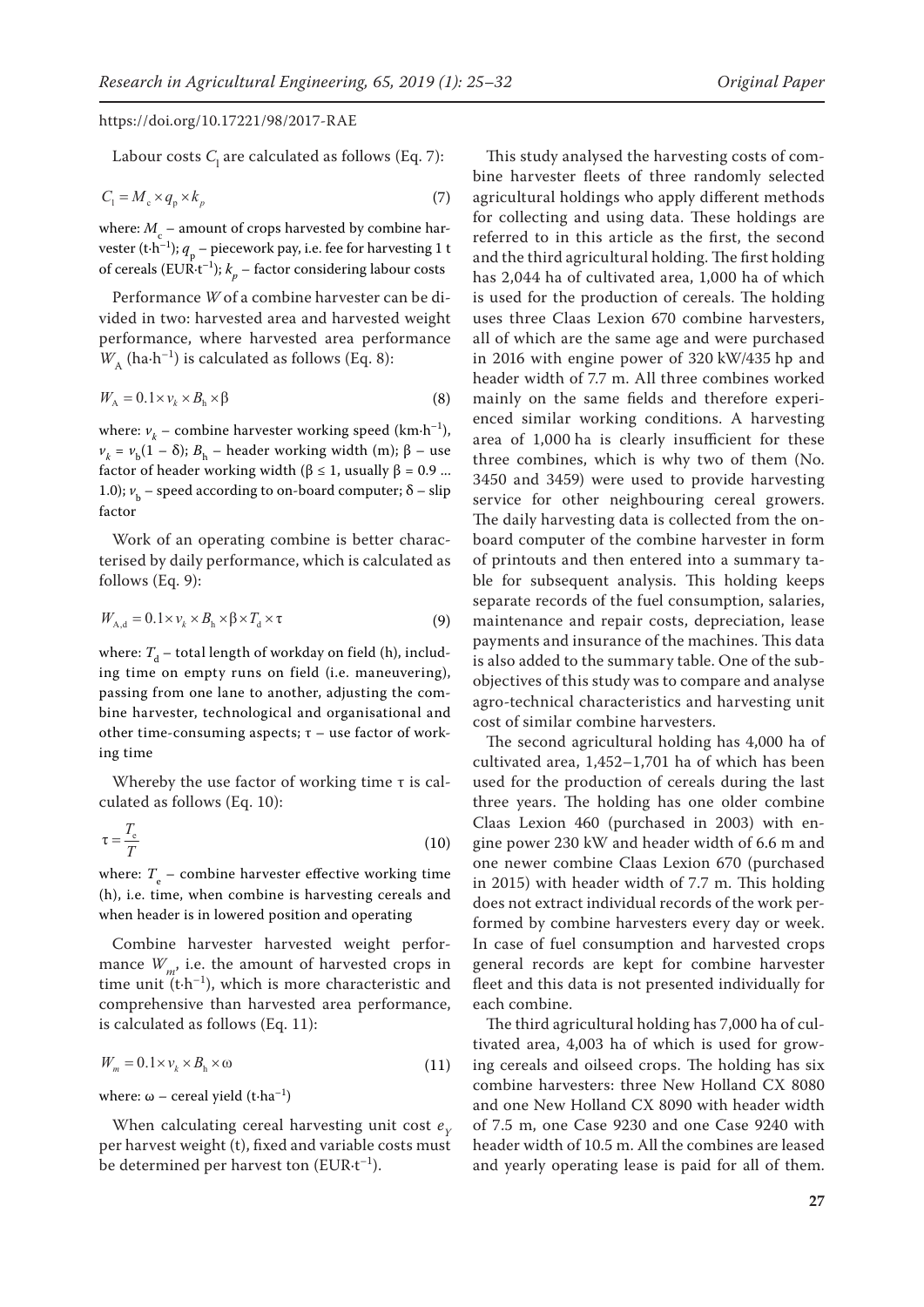The holding uses a special program Terake for the collection of harvesting data, more specifically for the calculation of the working time of employees, fuel consumption, harvested field area and amount of crop and also maintenance costs. The results are transferred from Terake to MS Excel tables, which are then used for creating summary tables. Using this program allows monitoring fuel consumption and labour costs and reduces errors that occur upon information processing.

#### **Results and discussion**

Exported data from the on-board computers of the combine harvesters of the first and second agricultural holdings are presented in summary in Table 1, agro-technical characteristics in Table 2 and economical characteristics in Table 3. Data of the

combine harvesters Lexion 670 (No. 3450, 3459, 3449) of the first holding as well as the combine harvester of the second holding refer to the harvesting season of 2016, in case of combine harvester Lexion 460 (No. 3948) of the second agricultural holding average annual data of 11 years (2004–2014) has been provided.

Total working time in Table 2 represents the time when the combine harvester engine was turned on and running (h). Field working time represents the time when the threshing machine was operating (h). Effective working time represents the time when the header was in operating position and all the combine harvester attachments were operating. Straw chopper working time represents the time when the straw chopper of the combine harvester was operating. The observable agricultural holdings did not chop all the straw nor spread it on the field.

Table 1 shows that the combine harvester No. 3450, which has performed the most service work,

Table 1. Summary table of the data exported from on-board computers of the combine harvesters of the first and second agricultural holding

|                                  | $1st$ holding, Lexion 670 |           |           | $2nd$ holding, | $2nd$ holding, |
|----------------------------------|---------------------------|-----------|-----------|----------------|----------------|
|                                  |                           |           |           | Lexion 460     | Lexion 670     |
|                                  | No. 3450                  | No. 3459  | No. 3449  | No. 3948       | No. 2488       |
| Total annual working time (h)    | 323.89                    | 301.42    | 267.50    | 384.45         | 411            |
| Field annual working time (h)    | 197.47                    | 196.67    | 152.20    | 250.09         | 260            |
| Effective working time (h)       | 167.18                    | 176.22    | 134.90    | 218.58         | 231            |
| Straw chopper working time (h)   | 60.20                     | 106.81    | 47.46     | 83.82          | 176            |
| Harvested annual area (ha)       | 752.97                    | 964.76    | 731.08    | 744.55         | 859            |
| Total distance travelled (km)    | 1,758.697                 | 1,912.051 | 1,575.707 | 2,104.73       | 2,271          |
| Distance travelled on road (km)  | 412.674                   | 405.852   | 257.588   | 637.46         | 744            |
| Distance travelled on field (km) | 1,326.534                 | 1,506.201 | 1,318.120 | 1,467.27       | 1,527          |
| Total fuel consumption (I)       | 10,027.70                 | 10,439.65 | 8,252.51  |                |                |
| Fuel consumption on road (l)     | 456.20                    | 369.65    | 330.51    |                |                |
| Fuel consumption on field (l)    | 9,571.70                  | 10,070.15 | 7,922.01  |                |                |

Table 2. Agro-technical characteristics of combine harvesters of the first and second agricultural holding

|                                                       | $1st$ holding, Lexion 670 |          |          | $2nd$ holding,<br>Lexion 460 | $2nd$ holding,<br>Lexion 670 |
|-------------------------------------------------------|---------------------------|----------|----------|------------------------------|------------------------------|
|                                                       | No. 3450                  | No. 3459 | No. 3449 | No. 3948                     | No. 2488                     |
| Harvested weight performance $(t \cdot h^{-1})$       | 17.51                     | 17.52    | 21.98    | 11.07                        | 15.96                        |
| Harvested crops (t)                                   | 3,457.55                  | 3,445.73 | 3,345.72 | 2,768.53                     | 4,150.00                     |
| Harvested area performance $(ha \cdot h^{-1})$        | 3.81                      | 4.91     | 4.80     | 3.10                         | 3.30                         |
| Total fuel consumption per hour $(l \cdot h^{-1})$    | 30.96                     | 34.63    | 30.85    | $\overline{\phantom{a}}$     |                              |
| Fuel consumption per hour on field $(l \cdot h^{-1})$ | 48.47                     | 51.20    | 52.05    | $\overline{\phantom{a}}$     |                              |
| Fuel consumption per area unit $(l \cdot ha^{-1})$    | 13.32                     | 10.82    | 11.29    | -                            | -                            |
| Fuel consumption per harvest $(l \cdot t^{-1})$       | 2.90                      | 3.03     | 2.47     | $\overline{\phantom{0}}$     | $\overline{\phantom{a}}$     |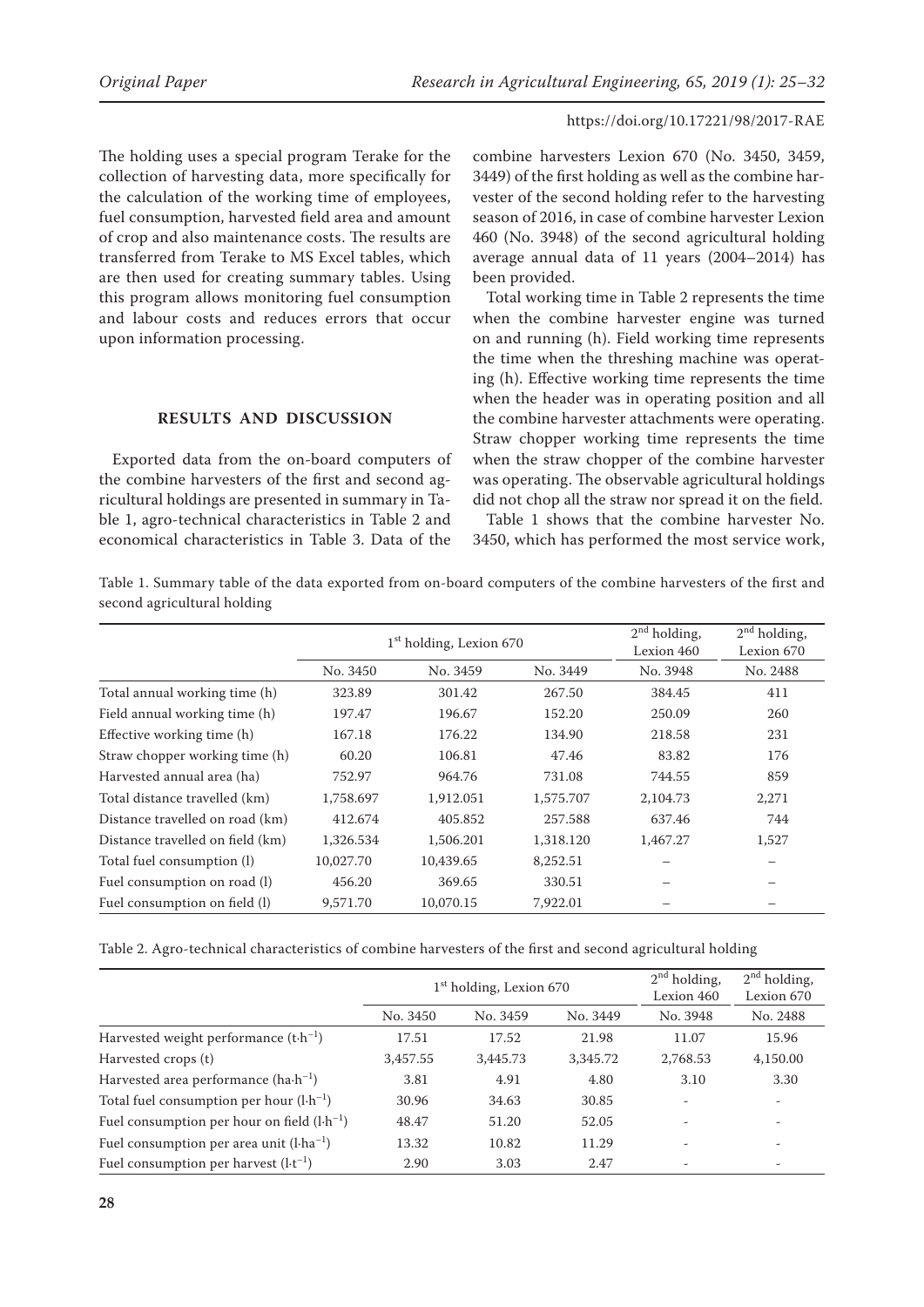|                                                      | Lexion 670 |          |          |  |
|------------------------------------------------------|------------|----------|----------|--|
|                                                      | No. 3450   | No. 3459 | No. 3449 |  |
| Fixed cost $(EUR \cdot h^{-1})$                      | 27.50      | 35.21    | 42.73    |  |
| Variable cost $(EUR \cdot h^{-1})$                   | 55.88      | 54.14    | 58.20    |  |
| - maintenance cost $(EUR \cdot h^{-1})$              | 0.34       | 0.76     | 0.50     |  |
| $-$ fuel cost (EUR $\cdot$ h <sup>-1</sup> )         | 19.64      | 21.97    | 19.60    |  |
| $-$ labour costs (EUR $\cdot$ h <sup>-1</sup> )      | 31.87      | 23.47    | 27.61    |  |
| Unit cost $(e_4)$ (EUR $\cdot$ ha <sup>-1</sup> )    | 25.24      | 27.49    | 21.03    |  |
| Unit cost $(e_{\mu})$ (EUR $\cdot$ t <sup>-1</sup> ) | 3.98       | 7.81     | 4.62     |  |

Table 3. Economical characteristics of the combine harvesters of the first agricultural holding

has the longest working time, longest distance travelled on road and therefore larger fuel consumption on road and also slightly smaller harvested area compared to the other combine harvester No. 3459 of the same agricultural holding, however the average workday length of the combine No. 3450 was 7.5 h, combine No. 3459 9.4 h and combine No. 3449 8.4 h. The average distance travelled on road was 9.6 km for combine No. 3450, 12.7 km for combine No. 3459 and 8.1 km for combine No. 3449.

The combine harvester Lexion 670 (No. 2488) of the second agricultural holding has shown the same level of capacity as the combine harvesters of the first agricultural holding. The combine harvester Lexion 460 (No. 3948) can also be considered efficient based on the harvested area. In 2008, it was used for harvesting crops from a field area of 805 ha. For the combine harvesters (No. 3948 and 2488) of the second agricultural holding there are many gaps

in the fuel consumption records and therefore this data is not presented in the summary table.

In conclusion, it can be said that the combine harvester Lexion 670 is capable of harvesting crop from a field area of up to 1,000 ha during the season.

Table 2 shows that in case of the observable combine harvesters Lexion 670 the harvested area performance  $(e_4)$  was 3.81–4.91 ha·h<sup>-1</sup> and the harvested weight (t) performance (*em*) was 17.51 to 21.98 t·ha<sup>-1</sup>. However, if we look at average performances during the effective working time, then the best average harvested area performance  $(e_4)$  of 5.47 ha $\cdot$ h<sup>-1</sup> was achieved by combine harvester No. 3459 and the best harvested weight performance of 24.80 t $\cdot$ h<sup>-1</sup> by combine harvester No. 3449 (Fig. 1). The combine harvester Lexus 460 (No. 3948) also harvested on an average 3.1 ha $\cdot$ h<sup>-1</sup> per year during 11 year period (2004–2014) and on an average 3.87 ha $\cdot$ h<sup>-1</sup> during the best year (2007).



Fig. 1. Comparison of the agro-technical characteristics of combine harvesters in the first company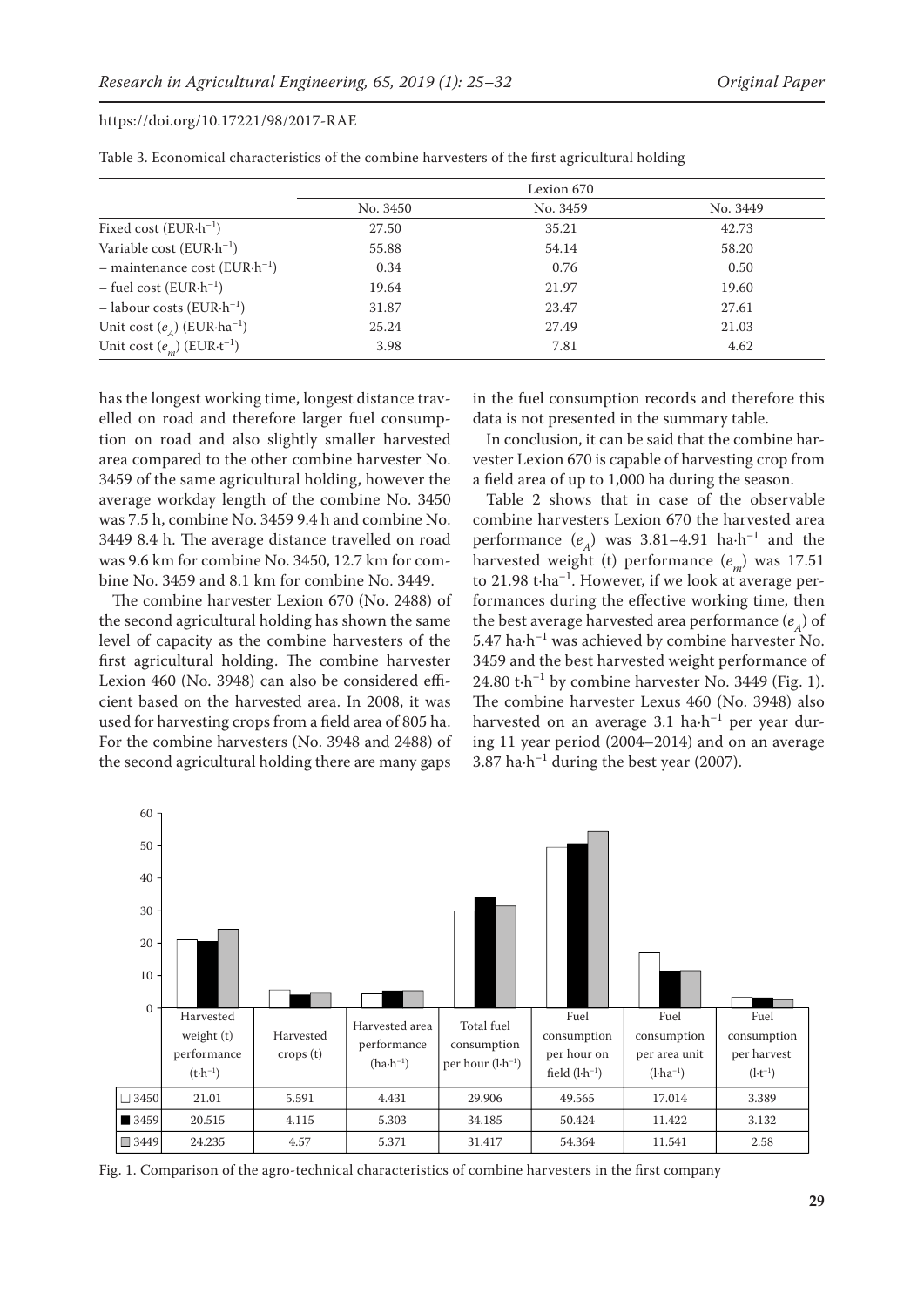|                                                                  | New Holland CX 8080 |          | New Holland<br>CX 8090 | Case IH<br>Axial-Flow 9230 | Case IH<br>Axial-Flow 9240 |          |
|------------------------------------------------------------------|---------------------|----------|------------------------|----------------------------|----------------------------|----------|
|                                                                  | No. 2326            | No. 3955 | No. 3956               | No. 3205                   | No. 3059                   | No. 3448 |
| Harvested area (ha)                                              | 313.43              | 581.76   | 491.04                 | 715.00                     | 1,050.00                   | 852.00   |
| Total working time (h)                                           | 230                 | 273      | 231                    | 312                        | 340                        | 295      |
| Harvested area performance ( $ha \cdot h^{-1}$ )                 | 1.36                | 2.13     | 2.13                   | 2.29                       | 3.09                       | 2.89     |
| Total harvesting costs (EUR)                                     | 55,264              | 27,692   | 26,117                 | 32,879                     | 48,370                     | 35,461   |
| Harvesting unit cost $(e_{\mu})$ (EUR $\cdot$ ha <sup>-1</sup> ) | 176.32              | 47.60    | 53.19                  | 45.98                      | 46.07                      | 41.62    |

Table 4. Agro-technical and economical characteristics of the combine harvesters of the third agricultural holding

Table 3 shows that in case of the same yearly operating lease the fixed cost  $(EUR \cdot h^{-1})$  of combine harvesters is different due to their varying yearly workload, i.e. number of working hours. Maintenance costs of the combine harvesters of the first agricultural holding are low during the first year, but practical use of Lexion combines has proven that these costs increase year by year.

The economical characteristics of combine harvesters of the second agricultural holding are not presented since gaps existed in the source data (lack of correctly fixed fuel consumption data). It is known that the fixed cost of combine No. 2488 is 87.59 EUR $\cdot$ h<sup>-1</sup>, which refers to a not very userfriendly operating lease contract, and the maintenance costs of the second year were 4.59 EUR·h<sup>-1</sup>. During the last year of use (2014) the maintenance costs of the combine harvester Lexion 460 were  $15$  EUR $\cdot$ h $^{-1}$ .

The summary table of the agro-technical and economical characteristics of the combine harvesters of the third agricultural holding was created on the basis of data acquired from the program Terake.

Table 4 shows that the working load of the combine harvesters of the third agricultural holding was highly different. The harvested area differed by more than 3 times and the harvested area performance by 2.3 times, however these parameters do not reach the level of respective indicators of the combine harvesters of the first agricultural holding (Table 1).

Table 4 shows that the largest cereal harvesting unit cost 176.32 EUR·ha–1 was achieved when harvesting with combine harvester No. 2326 (New Holland CX 8080), which is abnormally large and caused by the restoration of the combine harvester's technical condition, i.e. increasing maintenance costs. This combine also showed lowest performance with its average harvested area performance of  $1.36$  ha $\cdot$ h<sup>-1</sup> in 2016. Lowest harvesting

unit cost (41.62  $EUR·ha^{-1}$ ) was achieved when harvesting with combine harvester No. 3448 (Case IH Axial Flow 9240). The average harvesting unit cost of the third agricultural holding was 63 EUR $\cdot$ ha<sup>-1</sup>, which represented 13.4% of the holding's total costs regarding cereal growing.

Although the technical parameters of the combine harvesters of the first, second and third agricultural holding are different, their operational efficiency is comparable due to the harvesting unit cost. It appears that the most effective combine harvester fleet out of those of the three observable agricultural holdings belongs to the first holding due to its good combine selection, organisation of operations, collection of harvesting data and qualification of combine harvesters. In today's highly competitive market, it is essential to seek possibilities to minimize production costs and lower the cost price of products. The implementation of information technology and the complete automation of harvesting data collection and processing will probably help to reduce costs even further.

#### **Conclusion**

Based on the on-board computers of the combine harvesters and the collection and calculation of other cereal harvesting related data, it can be concluded that all the observable agricultural holdings collect and analyse harvesting data differently. Out of the three observable agricultural holdings in this study the first one has a complete overview of the combine harvester related operations and costs during harvesting season, but the collection of data requires great care and a lot of manual work. The best data collection and processing methods among the three observable agricultural holdings are implemented in the third holding, since they do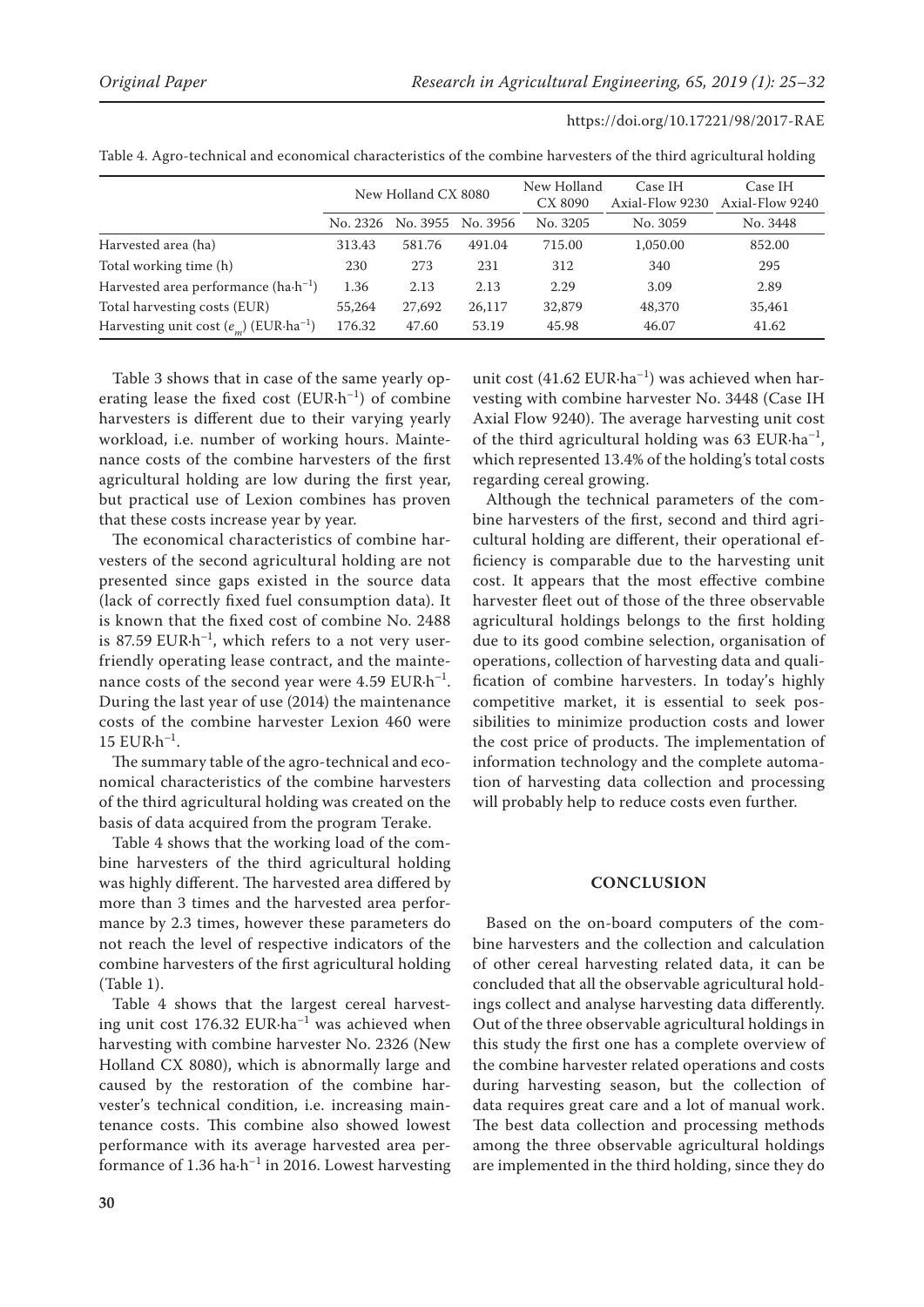not require various calculations and preparation of tables, which significantly reduces the possibility of errors. It also appeared that the combine harvester fleet of the third agricultural holding requires upgrading or restructuring. The study also showed that the unit costs of machines of the same type and make might vary (first holding). One of the reasons for this is the difference in qualifications and habits of the harvester operators, including the skills to make settings to the machines and adjust them during operation, select travelling path on the field and make optimum use of the working time. These influences should be further studied.

#### **References**

- Ammann H. (1999): FAT-Berichte Nr. 539: Maschinenkosten 2000. Kostenansätze Gebäudeteile und mechanische Einrichtungen. Tänikon, Eidgenössische Forschungsanstalt für Agrarwirtschaft und Landtechnik.
- Benes L., Novak P., Masek J., Petrasek S. (2014): John Deere combine harvesters fuel consumption and operatton costs. In: Malinovska L., Osadcuks V. (eds): Proceedings of the 13<sup>th</sup> International Scientific Conference: Engineering for Rural Development, Jelgava, May 29–30, 2014: 13–17.
- Bochtis D., Sørensen C.G.C., Busato P. (2014): Advances in agricultural machinery management: A review. Biosystems Engineering, 126: 69–81.
- Bulgakov V., Adamchuk V., Arak M., Olt J. (2015): Mathematical modelling of the process of renewal of the fleet of combine harvesters. Agriculture and Agricultural Science Procedia, 7: 35–39.
- de Toro, A., Gunnarsson C., Lundin G., Jonsson N. (2012): Cereal harvesting – strategies and costs under variable weather conditions. Biosystems Engineering, 111:429–439.
- Fairbanks G.E., Larson G.H., Chung D.S. (1971): Cost of using farm machinery. Transactions of the ASABE, 14: 98–101.
- Findura P., Turan J., Jobbágy J., Angelovič M., Ponjican O. (2013): Evaluation of work quality of the green peas harvester Ploeger EPD 490. Research in Agricultural Engineering, 59: 56–60.
- Gunnarson C., Spörndly R., Rosenquist H., de Toro A., Hansson P.A. (2009): A method of estimating timeliness costs in forage harvesting illustrated using harvesting systems in Sweden. Grass and Forage Science, 64: 276–291.
- Hanna H.M., Jarboe D.H. (2011): Effects of full, abbreviated, and no clean-outs on commingled grain during combine harvest. Applied Engineering in Agriculture, 27: 687–695.
- Kutzbach H.D. (2000): Trends in power and machinery. Journal of Agricultural Engineering Research, 76: 237–247.
- Mašek J., Novak P., Jasinskas A. (2017): Evaluation of combine harvester operation costs in different working conditions. In: Malinovska L., Osadcuks V. (eds): Proceedings of the 16th International Scientific Conference: Engineering for Rural Development, Jelgava, May 24–26, 2017: 1180–1185.
- Mašek J., Novák P., Pavlíček T. (2015): Evaluation of combine harvester fuel consumption and operation costs. In: Malinovska L., Osadcuks V. (eds): Proceeding of the 14<sup>th</sup> International Scientific Conference: Engineering for Rural Development, Jelgava, May 20–22, 2015: 78–83.
- Miu P. (2015): Combine Harvesters: Theory, Modeling and Design. Boca Raton, CRC Press.
- Nozdrovický L., Macák M., Šima T. (2013): Current trends in the development of agricultural machinery and their impact on the knowledge and skills of the human factor. In: Proceedings of the 5<sup>th</sup> International Conference on Trends in Agricultural Engineering, Prague, Sept 3–6, 2013: 467–474.
- Olt J., Traat U. (2011): The maintenance costs of the Estonian tractor-fleet. In: Malinovska L., Osadcuks V. (eds): Proceedings of the 10<sup>th</sup> International Scientific Conference: Engineering for Rural Development, Jelgava, May 26–27, 2011: 196–200.
- Olt J., Traat U., Küüt A. (2010): Maintenance costs of intensively used self-propelled machines in agricultural companies. In: Malinovska L., Osadcuks V. (eds): Proceedings of the 9<sup>th</sup> International Scientific Conference: Engineering for Rural Development, Jelgava, May 27–28, 2010: 42–48.
- Pawlak J., Pelizzi G., Fiala M. (2002): On the development of agricultural mechanization to ensure a long-term world food supply. Agriculture Engineering International: the CIGR Journal of Scientific Research and Development, 4: 1–21.
- Prístavka M., Bujna M. (2014): Monitoring the capability of production equipment in organization. Acta Technologica Agriculturae, 17: 39–43.
- Prístavka M., Bujna M., Korenko M. (2013): Reliability monitoring of grain harvester in operating conditions. Journal of Central European Agriculture, 14: 1436–1443.
- Prístavka M., Krištof K., Findura P. (2017): Reliability monitoring of grain hervester. Agronomy Research, 15: 817–829.
- Singh M., Verma A., Sharma A. (2012): Precision in grain yield monitoring technologies: A review. AMA – Agricultural Mechanization in Asia, Africa and Latin America, 43: 50–59.
- Sopegno A., Calvo A., Berruto R., Busato P., Bocthis D. (2016): A web mobile application for agricultural machinery cost analysis. Computers and Electronics in Agriculture, 130: 158–168.
- Spokas L., Steponavicius D. (2011): Fuel consumption during cereal and rape harvesting and methods of its reduction. Journal of Food Agriculture & Environment, 9: 257–263.
- Viesturs D., Kopics N. (2016): Investigations in suitability of fleet of combines for timely harvesting. In: Malinovska L.,